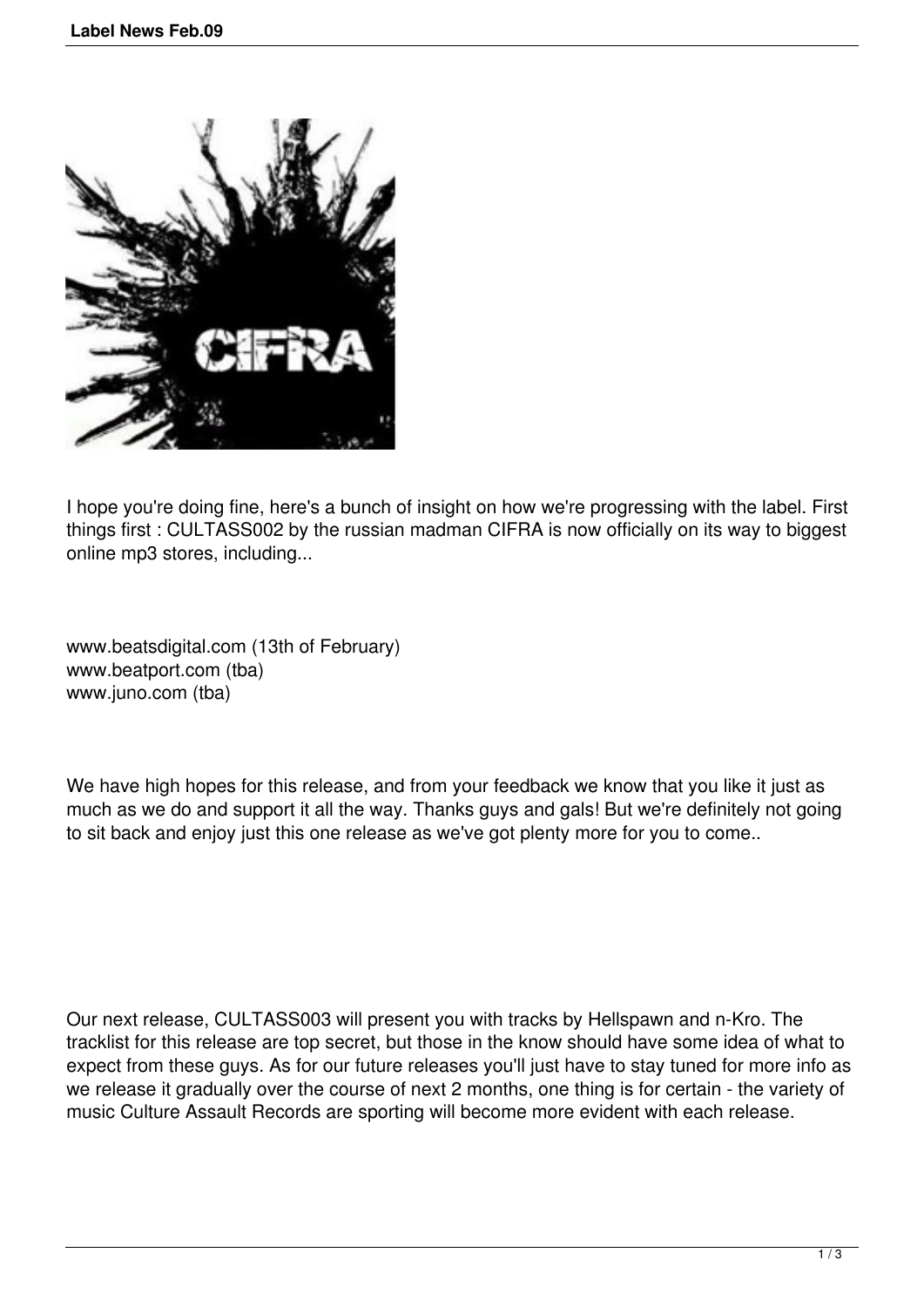Skipping a bit further into the future I can speak for myself and let you know that CULTASS007 will be my release of Look At My Planet and Side FX. Both of these tracks are almost finished at the moment, and artwork is being created by a friendly designer from www.yondesign.net. Check his stuff out, it's pretty awesome! Later this year I plan to finish my LP which will be an experimental downtempo trip for all of you enjoying landscapes of sound and electronica mixed with live instruments. This album will feature our very own Daniel Rothmann aka T7 on the vocals amongst others, so it's definitely something to look forward to. In the meantime I'll be remixing T7's track called 'Rusty', and putting out individual releases that people are looking forward to i.e. 'Bosconian Sunrise' and my collab dubstep track with Xpresive called 'Concrete Rain'.

T7 is working on his LP and so far we've been very impressed with his work. You can check out his latest tracks on his myspace - www.myspace.com/t7onlinedk

There's also a HUGE track coming up from our heads - Corax & Moobkore. I'm really hyped about this one, you just have to listen to it to get a hold of what these guys are up to, but I can assure you - this one is going to be a god damned smasher.

At the same time our dubstep division crew - Xpresiv & Potato-Mob are cooking up heavy beats 'Dubmarine' by Xpresiv and 'Light Tunnel' by Potato-Mob are something you should definitely check out!